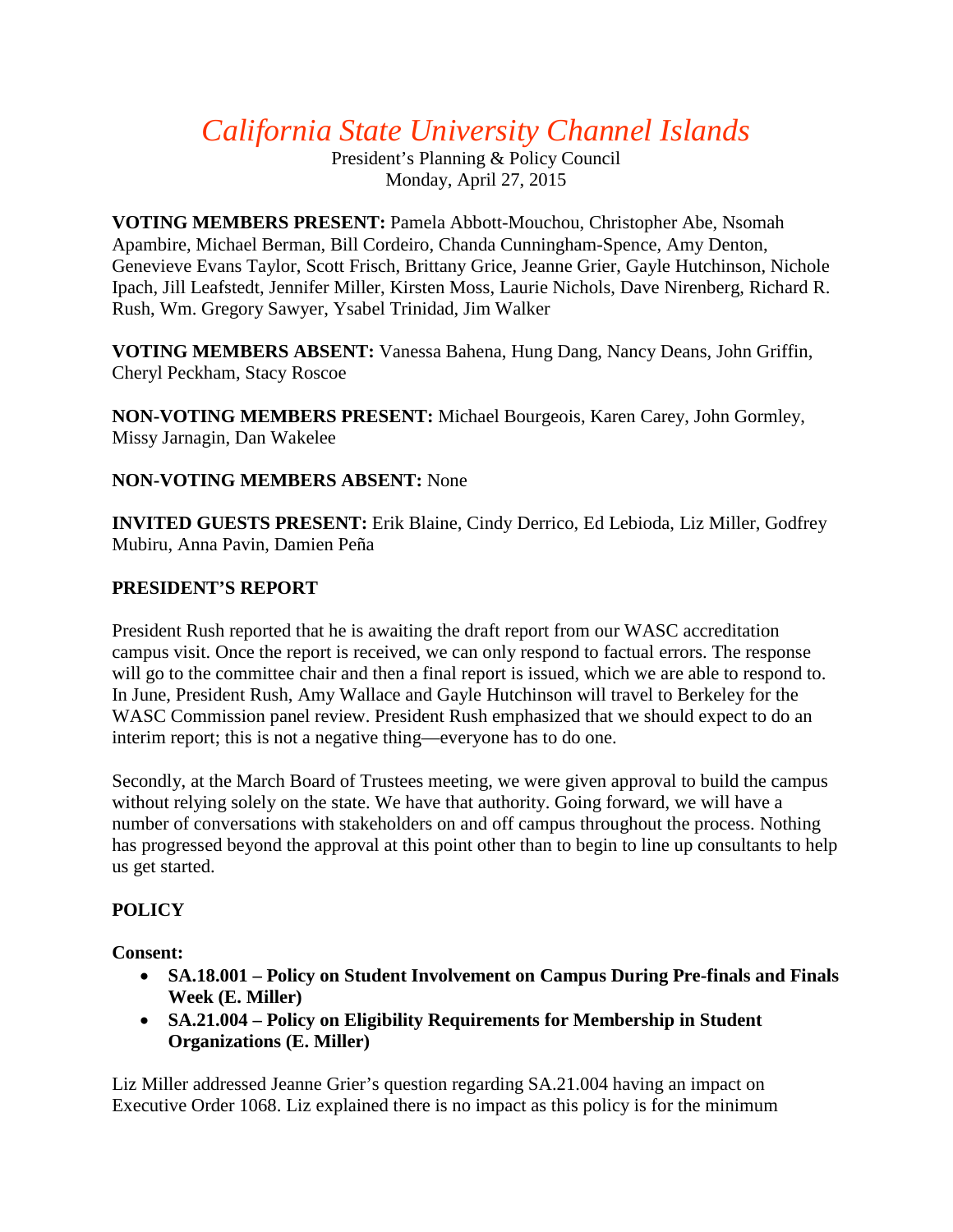requirements. EO 1068 stipulates that we can allow additional requirements, which is more for the chartering of the organization.

All consent policies were approved.

## **Recommendation: Policy on Policies (Grier/Evans Taylor)**

This is a second reading. This policy codifies our process for the two overlapping policy-making bodies. Gayle Hutchinson motioned to approve the policy and Greg Sawyer seconded. All Council members approved the policy.

#### **Discussion: Policy on Smoking (C. Derrico)**

Cindy Derrico explained that she convened a represented committee to look at changes to the smoking policy on campus. Initially the committee had discussed proposing a smoke-free campus, but they thought it was important to put out a survey to faculty, staff and students to assess the campus' preference on either being a smoke-free campus or having designated smoking areas. There was not sufficient time to put out a survey prior to finals, so this policy will serve as an interim measure. The Chancellor's Office has an appointed committee to discuss the CSU system going smoke-free. Cindy explained that in the meantime there are critical changes to be made to the current policy. The committee would like to make a more robust recommendation to the PPPC in the fall that will address the campus' preference.

The revisions made to the present policy include: adding electronic smoking devices, including the fire-vulnerable areas as excluded smoking areas, defining smoking better, and indicating nonsmoking zones in the student residences at the Town Center/University Glen campus-leased area. This does not affect the retail areas, which should be addressed by University Glen separately.

An accompanying procedure indicates how this will be enforced. The few changes include updating the name of Facilities Services, indicating that smoking products should be properly disposed of, and changing "ADA" to "accessibility." The accompanying map indicates in purple the fire-vulnerable (non-smoking areas) and the red areas, which are where smoking would be excluded due to being 50-feet from buildings or playing fields.

Dan Wakelee asked about smokeless tobacco products being included as there have been concerns about chewing tobacco in classrooms. Cindy indicated this was discussed, but the committee was not ready to add it to this particular policy. They think it is a separate issue due to how smoking affects other people in terms of health effects.

President Rush stated he would like CI to be a smoke-free campus, but this is a matter for the entire community. He asked that everyone give Cindy feedback on this and contribute to this discussion.

## **STRATEGIC PLANNING**

## **Strategic Planning Update (Gayle Hutchinson)**

Gayle Hutchinson updated the Council that the Strategic Plan brochure is complete and she will bring them to the next meeting. The WASC Committee gave feedback on the shortness of the